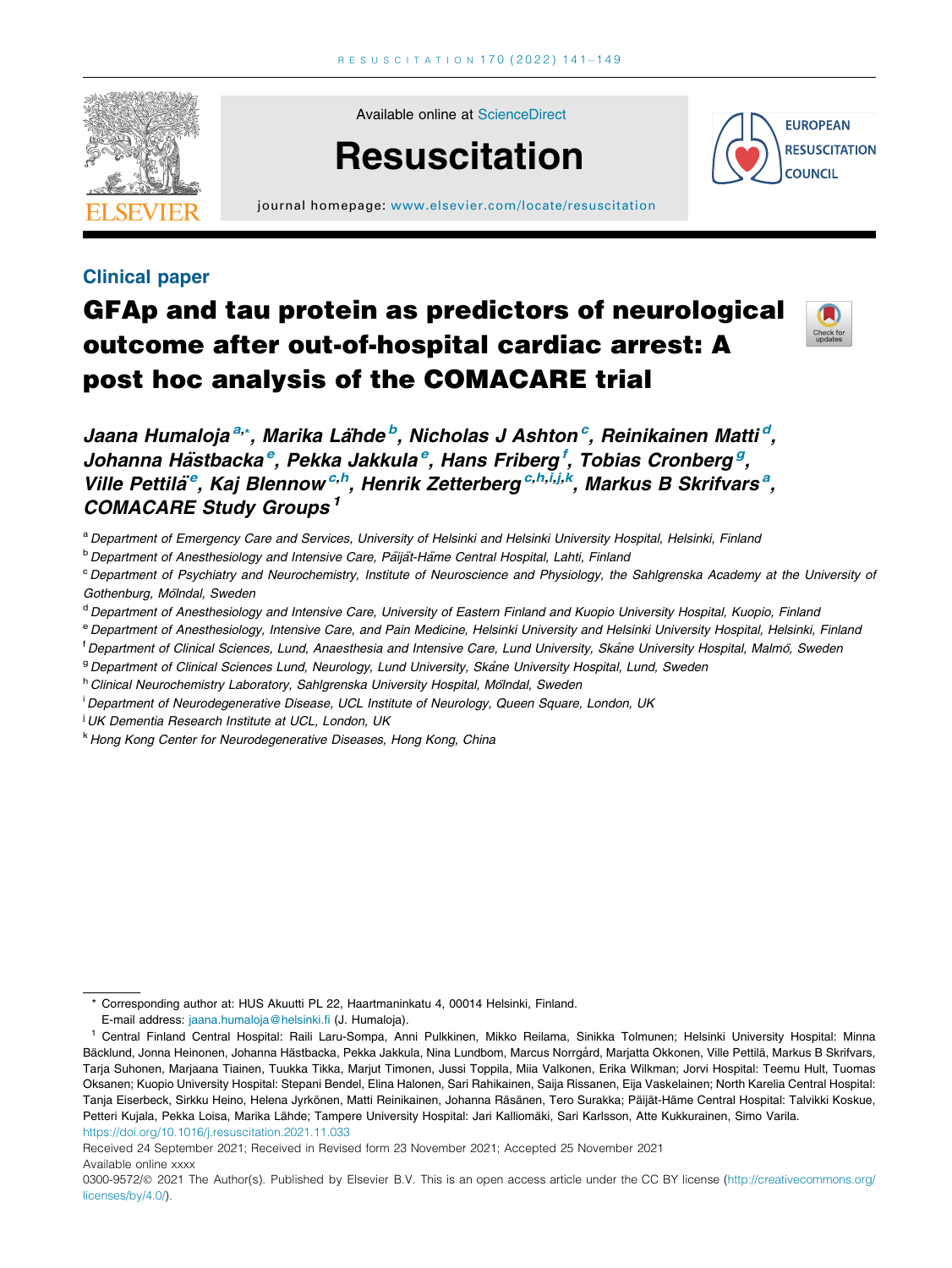#### Abstract

Aim: To determine the ability of serum glial fibrillary acidic protein (GFAp) and tau protein to predict neurological outcome after out-of-hospital cardiac arrest (OHCA).

Methods: We measured plasma concentrations of GFAp and tau of patients included in the previously published COMACARE trial (NCT02698917) on intensive care unit admission and at 24, 48, and 72 h after OHCA, and compared them to neuron specific enolase (NSE). NSE concentrations were determined already during the original trial. We defined unfavourable outcome as a cerebral performance category (CPC) score of 3–5 six months after OHCA. We determined the prognostic accuracy of GFAp and tau using the receiver operating characteristic curve and area under the curve (AUROC).

Results: Overall, 39/112 (35%) patients had unfavourable outcomes. Over time, both markers were evidently higher in the unfavourable outcome group (p < 0.001). At 48 h, the median (interquartile range) GFAp concentration was 1514 (886–4995) in the unfavourable versus 238 (135–463) pg/ ml in the favourable outcome group ( $p < 0.001$ ). The corresponding tau concentrations were 99.6 (14.5–352) and 3.0 (2.2–4.8) pg/ml ( $p < 0.001$ ). AUROCs at 48 and 72 h were 0.91 (95% confidence interval 0.85–0.97) and 0.91 (0.85–0.96) for GFAp and 0.93 (0.86–0.99) and 0.95 (0.89–1.00) for tau. Corresponding AUROCs for NSE were 0.86 (0.79–0.94) and 0.90 (0.82–0.97). The dierence between the prognostic accuracies of GFAp or tau and NSE were not statistically significant.

Conclusions: At 48 and 72 h, serum both GFAp and tau demonstrated excellent accuracy in predicting outcomes after OHCA but were not superior to NSE.

Clinical trial registration: NCT02698917 [\(https://www.clinicaltrials.gov/ct2/show/NCT02698917](https://www.clinicaltrials.gov/ct2/show/NCT02698917)).

Keywords: Out-of-hospital cardiac arrest, Biomarkers, Tau protein, Glial fibrillary acidic protein, Neurological outcome prognostication

#### Introduction

Hypoxic-ischemic brain injury is considered the major determinant of neurological outcome after cardiac arrest  $(CA)$ .<sup>1,2</sup> The expected outcome should guide intensive care treatment efforts to those who are likely to benefit. However, the long-term outcome is difficult to predict during the early days of post-resuscitation. Resuscitation guidelines suggest a multimodal approach for outcome prediction utilising clinical examination, brain imaging, electroencephalogra-phy, and laboratory biomarkers.<sup>[3,4](#page-7-0)</sup> Currently neuron specific enolase (NSE) is the only biomarker recommended by the guidelines. In a recent meta-analysis, NSE showed good accuracy in predicting the outcome beyond 24 h after CA with pooled area under the receiver operating characteristic curve (AUROC) of 0.92.<sup>5</sup> However, NSE has confounding sources, it is prone to sample haemolysis, and the cutoff values for poor prognosis vary widely among stud-ies.<sup>[5](#page-7-0)</sup> Therefore, more accurate blood biomarkers for neurological prognostication after CA are needed. The serum level of glial fibrillary acidic protein (GFAp) has been recognised as predictor of neurological outcome after head trauma; elevated concentrations have also been measured after stroke, subarachnoid haemorrhage, and  $CA.<sup>6-12</sup>$  GFAp is an intermediate-filament component of the astro-cytic cytoskeleton highly specific to the central nervous system.<sup>[13](#page-7-0)</sup> Meanwhile, the tau protein forms microtubule-stabilising structures and is primarily found in axons in central nervous tissues.<sup>14,15</sup> Elevated tau concentrations in blood have been reported after ischemic stroke and CA. Moreover, tau concentrations increase in the cerebrospinal fluid of patients with traumatic brain injury or neurodegenerative diseases, particularly Creutzfeldt – Jakob disease and Alzheimer's disease.<sup>16-21</sup>

In this study, we determined the accuracy of GFAp and tau in prediction of neurological outcome after out-of-hospital cardiac arrest (OHCA) utilising blood samples collected in the previously published COMACARE trial (NCT02698917).<sup>22</sup> We hypothesised that both GFAp and tau would be associated with the neurological outcomes and they would function as potential prognostic tools after CA. In addition, given the difference of their origin in brain tissues, we hypothesised that the combination of both biomarkers would further improve the predictive accuracy.

#### Methods

#### Trial design and study population

This study utilised blood samples collected in the COMACARE trial from March 2016 to November 2017. The participants in this substudy of the trial were from six different intensive care units (ICU) in Finland. The trial protocol and main findings have been published previously[.22,23](#page-7-0) In brief, the trial was a prospective study of 120 OHCA patients randomised with a  $2<sup>3</sup>$  factorial design to normal or moderately elevated arterial oxygen tension (PaO<sub>2</sub> 10–15 or 20– 25 kPa), low-normal or high-normal arterial carbon dioxide tension  $(PaCO<sub>2</sub> 4.5–4.7$  or 5.8–6.0 kPa), and low-normal or high-normal mean arterial pressure (65–75 or 80–100 mmHg) for the first 36 h of ICU treatment. The participants included adult patients (aged 18–80) resuscitated from witnessed OHCA, with initial shockable rhythm, and who were comatose and mechanically ventilated on ICU admission. All patients received targeted temperature management (TTM) at 33 or 36 °C. European Resuscitation Council and European Society of Intensive Care Medicine guidelines were followed in the neurological prognostication. $24$  The aim of the COMA-CARE trial was to determine the effects of post-arrest treatment targets on neurological damage markers, primarily NSE, at 48 h after CA. The current study determined the concentrations of GFAp and tau in peripheral blood. The Northern Savo Hospital District research ethics committee approved the original trial protocol (Decision No. 295/13.02.00/2015, 23 February 2016) and an amendment for the current analysis (7 June 2019). The trial was performed in accordance with the Declaration of Helsinki.

#### GFAp and tau concentrations and the outcome measure

Blood samples for GFAp and tau determination were collected on ICU admission (0 h) and at 24, 48, and 72 h thereafter. After centrifugation the plasma samples were immediately frozen to  $-70$  °C. The samples were analysed in September 2019 using commercially available single-molecule array (Simoa) immunoassays (Quanterix, Billerica, MA) at the Clinical Neurochemistry Laboratory of Sahlgrenska University Hospital (Mölndal, Sweden).<sup>25</sup> The measurements were performed on an HD-1 Analyzer (Quanterix, Billerica, MA) in one round of analysis using one batch of reagents with samples from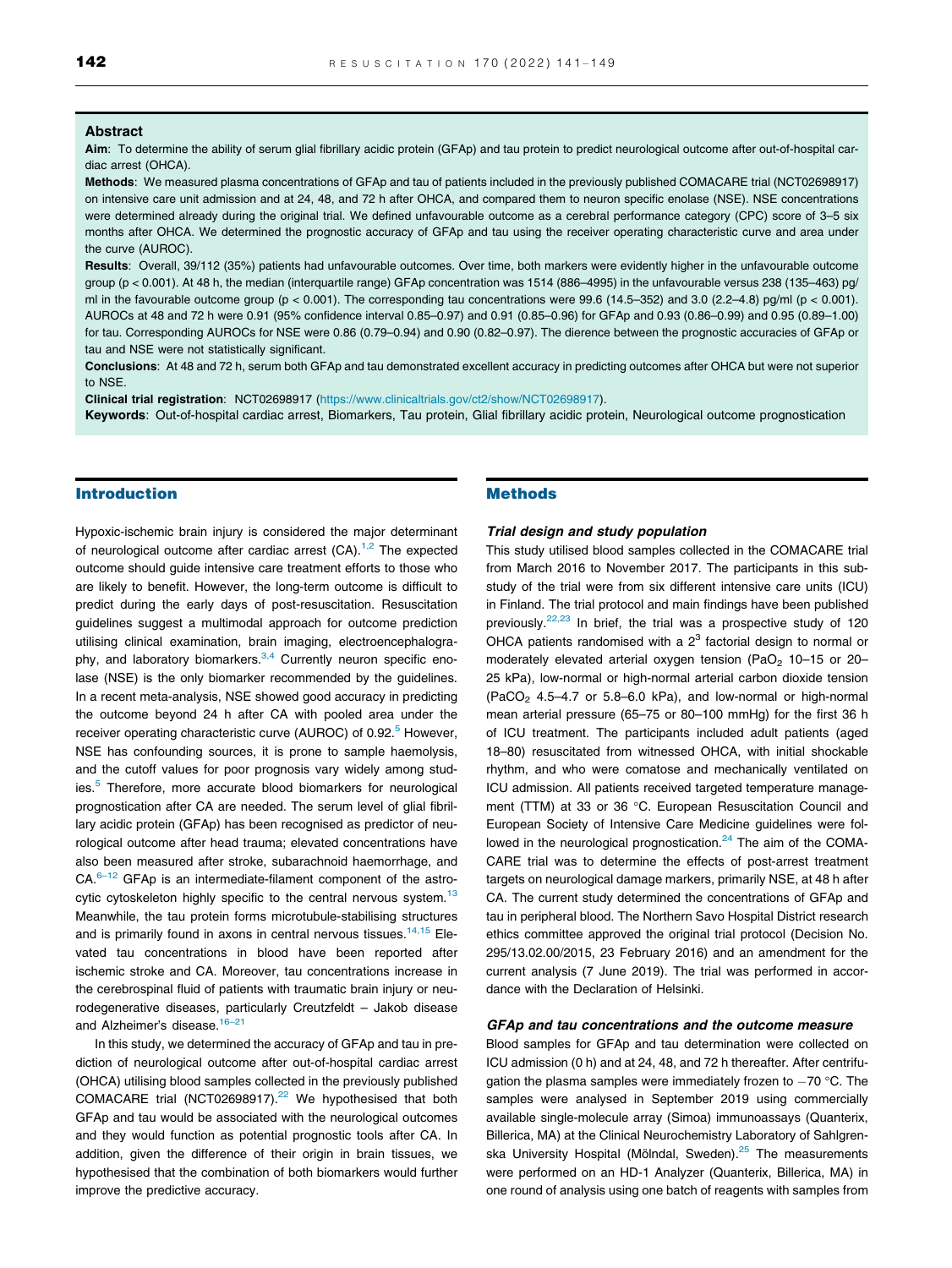the same patients side by side on the plates. Intra-assay coefficients of variation were < 10%. The laboratory technicians were blinded to the clinical data.

The primary outcome measure was neurological outcome six months after CA determined by the Cerebral Performance Category (CPC) scale, as evaluated by a neurologist blinded to study group allocation, treatment, and laboratory results.<sup>[26](#page-8-0)</sup> Favourable outcome was defined as a CPC score of 1 or 2 corresponding to independence in daily activities as the minimum, whereas unfavourable outcome was defined as a score of 3 to 5 corresponding to severe cerebral disability or death.

#### Statistical methods

We present continuous data as medians and interquartile ranges (IQR) and categorical data as counts and percentages. We tested all continuous variables for normality and used the Mann–Whitney U test to compare the non-normally distributed data. $27$  We compared categorical data with Pearson's chi-squared test or Fisher's exact test.<sup>[28,29](#page-8-0)</sup> Through linear mixed-model analysis with compound symmetry, we compared the GFAp and tau concentrations over time between the patients with favourable vs unfavourable neurological outcomes and between patients in different treatment arms.<sup>30</sup> We used several methods to evaluate the markers' prognostic abilities. First, we assessed the ability of single-timepoint measurements of GFAp and tau to predict the six-month neurological outcome by determining the AUROC with 95% confidence interval  $(95\% \text{ Cl})$ .<sup>31</sup> NSE concentrations were determined at corresponding timepoints during the original trial, and we compared the AUROC values of GFAp, tau, and NSE with bootstrap method.<sup>[22](#page-7-0)</sup> Next, we created multivariable logistic regression models that included age, bystanderinitiated life support, delay to return of spontaneous circulation, and NSE to predict poor neurological outcome at six months.<sup>[32](#page-8-0)</sup> We incorporated GFAp and tau concentrations at 0, 24, 48, and 72 h alternately into the model and determined the prognostic accuracy improvements by comparing the AUROCs of the baseline model and the models with added markers. We determined the cutoff values of GFAp and tau for poor prognosis through the Youden method and with high specificities (95%, 97%, and 99%, corresponding to false positive rates of 5%, 3%, and 1% respectively) based on the receiver operating characteristic curve (ROC) coordinate points. 33,34 Moreover, we determined the positive predictive value, negative predictive value, and positive likelihood ratios for these cutoff values. Additionally, to identify a threshold below which most or all of the patients had favourable outcomes, we determined cutoffs with sensitivities of 95% and 100% for unfavourable outcome (corresponding to a false negative rate of 5% and 0%, respectively). Lastly, based on the measured concentrations of GFAp and tau at 48 and 72 h, we determined how the corresponding cutoff values predicting poor outcome with 95% specificity categorised the patients with favourable vs unfavourable outcomes in three scenarios: a) both GFAp and tau concentrations are below the cutoff (both suggesting favourable outcomes), b) either GFAp or tau concentration is above the cutoff ("grey area"), and c) both GFAp and tau concentrations are above the cutoff (both suggesting unfavourable outcomes). We conducted all statistical analyses with IBM SPSS version 27.0.1.0, RStudio version 1.4.1717, and GraphPad Prism version 9.1.2 for MacOs.

#### **Results**

Blood samples were available for 112 patients. The flowchart of patient inclusion in every sub-analysis is illustrated in [Fig. 1](#page-3-0). The median (IQR) patient age was 62 (53–68) and 92 (82%) of the participants were male. [Table 1](#page-3-0) presents the baseline characteristics of the patients included in the study and those who were excluded.

Overall, 39 (35%) patients had unfavourable neurological outcomes. Median GFAp and tau concentrations were significantly higher in patients with unfavourable outcomes over time and individually at all timepoints except with tau upon ICU admission (see [Fig. 2,](#page-4-0) [Table 2,](#page-4-0) and SM Table S1). The GFAp concentration peaked at 48 h. The median (IQR) GFAp concentration at 48 h was 1514 (886–4995) pg/ml in patients with unfavourable and 238 (135–463) pg/ml in patients with favourable outcomes ( $p < 0.001$ ). In the patients with unfavourable outcomes, the median tau concentration was highest at 72 h (161 [30.2–626]) pg/ml]. In the patients with favourable outcomes, the median tau concentration was highest on admission (9.9 [6.4–18.1] pg/ml)). The GFAp and tau concentrations did not differ between the groups in the randomized treatment arms of PaO<sub>2</sub>, PaCO<sub>2</sub>, and mean arterial pressure (see SM Table S1, S2, and S3).

#### Prognostic accuracy of GFAp and tau and clinical prognostication data

Prognostic accuracy of both GFAp and tau were better at later timepoints (48 and 72 h) compared to earlier timepoints (0 and 24 h). The AUROC (95% CI) for GFAp was 0.91 (0.85–0.97) at 48 and 0.91 (0.85–0.96) at 72 h, while that for tau was 0.93 (0.86–0.99) at 48 and 0.95 (0.89–1.00) at 72 h (see [Fig. 3\)](#page-5-0). The prognostic accuracy of tau was not superior to that of GFAp, and the prognostic accuracy of GFAp or tau was not superior to that of NSE at any time point (see SM Table S4).

The baseline logistic regression model with clinical data predicted poor outcome at six months with an AUROC of 0.87 (0.80–0.93). The AUROC values after the addition of NSE at different time points are shown in [Table 3](#page-5-0). The predictive accuracy of the model did not increase at any time point after the addition of GFAp. The addition of tau improved the model accuracy from AUROC of 0.94 (0.88– 0.99) to 0.98 (0.97–1.00) at 48 h, and from 0.94 (0.89–0.99) to 0.99 (0.98–1.00) at 72 h, see [Table 3](#page-5-0). The ROC curves are presented in SM Fig. S1 and the odds ratios of the regression model in SM Table S5.

#### Cutoff values for predicting good and poor outcomes

For predicting unfavourable outcome, the cutoff values at 48 h with specificities of 99% and 95% were 6262 and 1798 for GFAp, and 16.0 and 9.86 pg/ml for tau respectively. The corresponding sensitivities (95% CI) were 0.19 (0.07–0.32) and 0.39 (0.23–0.55) for GFAp, and 0.75 (0.61–0.89) and 0.81 (0.68–0.93) for tau respectively. The corresponding positive and negative predictive values and the positive likelihood ratios are shown in SM Table S6. The cutoff values predicting favourable outcome set at a sensitivity of 95% at 48 h were 439 pg/ml for GFAp and 3.28 pg/ml for tau (p < 0.001). The corresponding negative predictive values and specificities are indicated in SM Table S7.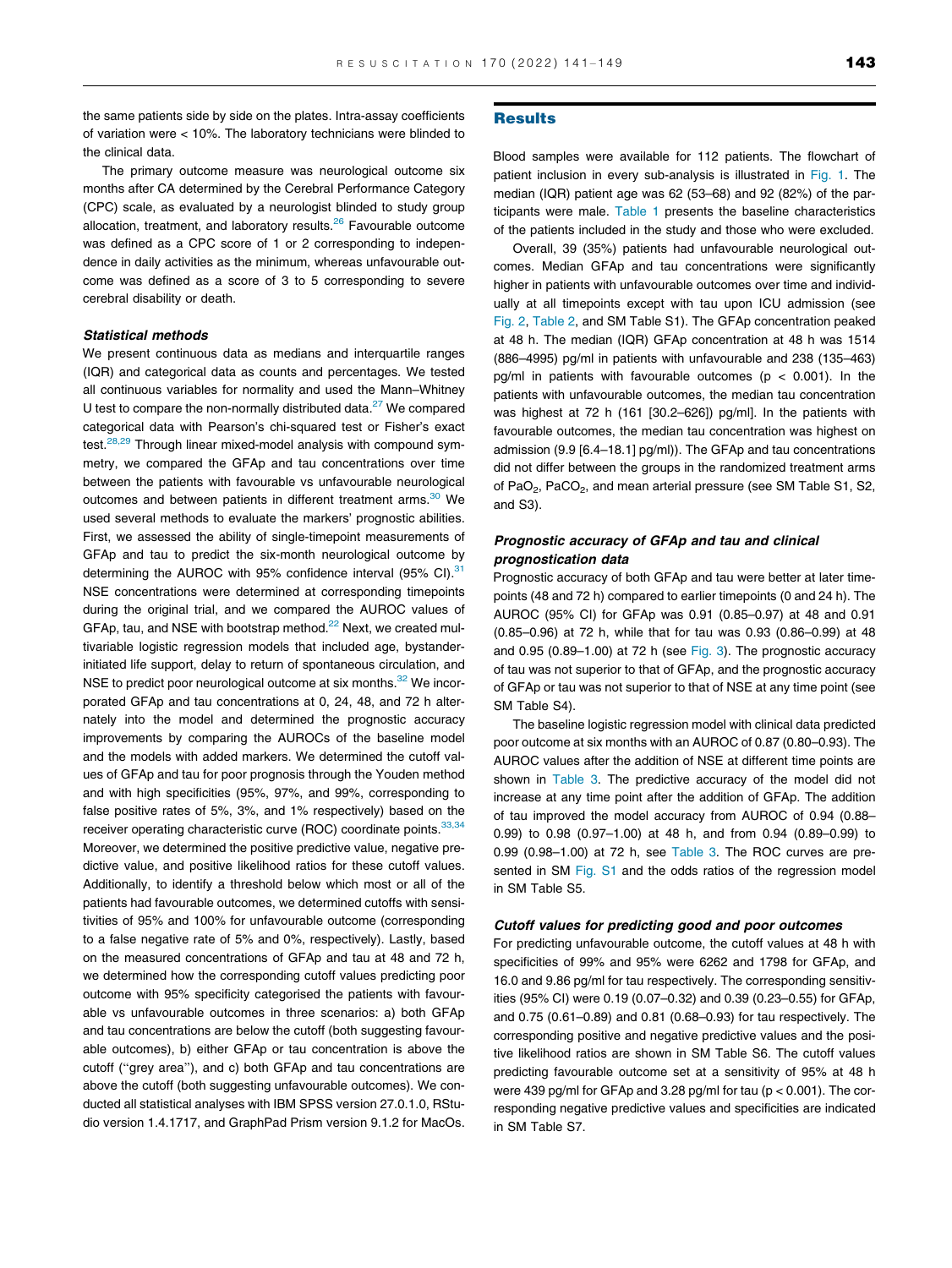<span id="page-3-0"></span>

Fig. 1 – Flowchart of the study population and blood samples available for the analyses. Definitions of abbreviations: COMACARE trial: Carbon dioxide, Oxygen, and Mean Arterial pressure After Cardiac Arrest and Resuscitation trial ICU: intensive care unit GFAp: glial fibrillary acidic protein.

| Table 1 - Baseline characteristics of the study population.                                                        |                                |                              |       |                   |
|--------------------------------------------------------------------------------------------------------------------|--------------------------------|------------------------------|-------|-------------------|
|                                                                                                                    | Patients included<br>$N = 112$ | Patients excluded<br>$N = 8$ | $P^*$ | Data missing<br>N |
|                                                                                                                    | Median (IQR)/n (%)             |                              |       |                   |
| Age                                                                                                                | $62(53 - 68)$                  | 51 (46-71)                   | 0.32  |                   |
| Male sex                                                                                                           | 92 (82)                        | 6(75)                        | 0.64  |                   |
| <b>BMI</b>                                                                                                         | 26.3 (23.8-29.4)               | 26.2 (21.5-28.2)             | 0.70  | $\overline{2}$    |
| Current smoker                                                                                                     | 35(31)                         | 5(63)                        | 0.15  | 13                |
| NYHA class III or IV (before the arrest)                                                                           | 9(8)                           | 1(13)                        | 0.87  |                   |
| Hypertension                                                                                                       | 56 (50)                        | 4(50)                        | 0.64  |                   |
| <b>Bystander resuscitation</b>                                                                                     | 93 (83)                        | 5(63)                        | 0.16  |                   |
| Delay to advanced life support (minutes)                                                                           | $10(7-12)$                     | $10(7-13)$                   | 0.84  | $\overline{2}$    |
| ROSC time (minutes)                                                                                                | $21(16-26)$                    | $15(11-20)$                  | 0.04  |                   |
| GCS on admission                                                                                                   | $3(3-3)$                       | $3(3-3)$                     | 0.76  | 9                 |
| Apache II score                                                                                                    | 28 (24-31)                     | 26 (12-33)                   | 0.47  |                   |
| <b>TTM</b> target                                                                                                  |                                |                              | 0.06  |                   |
| 33 °C                                                                                                              | 75 (67)                        | 8(100)                       |       |                   |
| 36 °C                                                                                                              | 37(33)                         | 0(0)                         |       |                   |
| IQR: interquartile range.                                                                                          |                                |                              |       |                   |
| BMI: body mass index.                                                                                              |                                |                              |       |                   |
| NYHA: New York Heart Association.                                                                                  |                                |                              |       |                   |
| ROSC: return of spontaneous circulation.                                                                           |                                |                              |       |                   |
| GCS: Glasgow Coma Scale.                                                                                           |                                |                              |       |                   |
| APACHE: Acute Physiology and Chronic Health Evaluation.                                                            |                                |                              |       |                   |
| TTM: targeted temperature management.                                                                              |                                |                              |       |                   |
| Mann Whitney U/Fisher exact test.                                                                                  |                                |                              |       |                   |
| bystander-initiated chest compressions.                                                                            |                                |                              |       |                   |
| delay from the arrest to the arrival of paramedic or doctoral unit with advanced life support equipment and staff. |                                |                              |       |                   |
|                                                                                                                    |                                |                              |       |                   |

When the measured concentrations of both GFAp and tau exceeded the determined cutoff values with 95% specificity with both markers suggesting unfavourable outcome, 12/12 (100%) at 48 h and 17/17 (100%) patients at 72 h had unfavourable six-month outcomes (see SM Fig. S2 and Table S8). When

only either one of the markers were above the poor outcome cutoff, 19 (73%) patients out of 26 at 48 h and 14 (67%) patients out of 21 at 72 h truly had unfavourable six-month outcomes. The p-value for analyses in both timepoints was  $p < 0.001$ .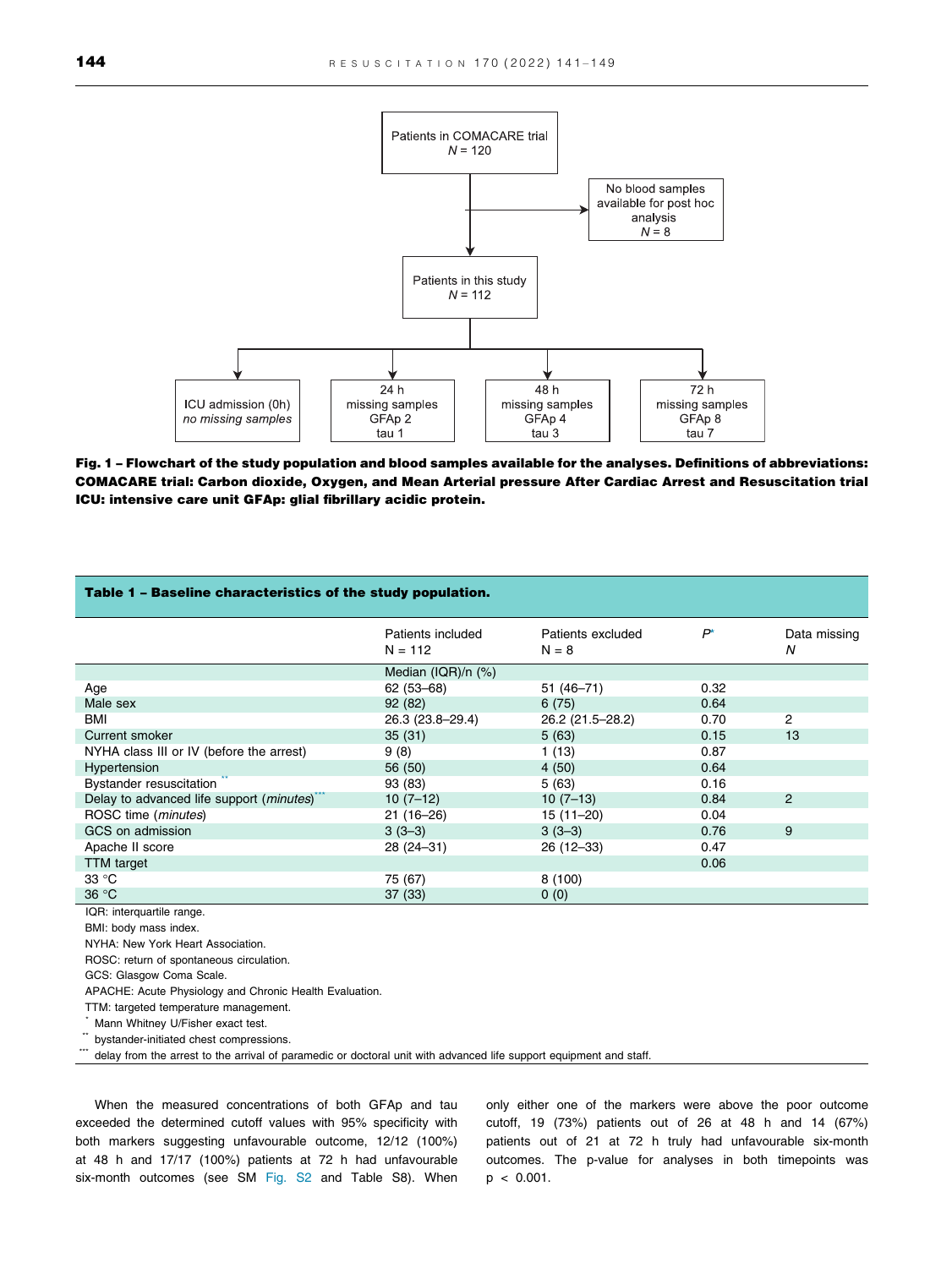<span id="page-4-0"></span>

Fig. 2 – GFAp and tau concentrations between patients with favourable (CPC 1–2) and unfavourable (CPC 3–5) outcomes at six months presented on a logarithmic scale. The p-value indicates the difference of GFAp and tau concentrations over time between the outcome groups. Definitions of abbreviations: GFAp: glial fibrillary acidic protein CPC: cerebral performance category.

#### **Discussion**

In this study, we found that both GFAp and tau are accurate predictors of neurological outcomes at six months after OHCA. The best

predictive ability was observed for GFAp at 48 h and for tau at 72 h after CA. With high specificities (>95%, corresponding to false positive rates below 5%) our findings suggested poor sensitivity for GFAp, while the sensitivity for tau was very good (Table S6). The use of GFAp and tau simultaneously further improved predictive accuracy, which may indicate that they add complementary information about hypoxic-ischemic brain injury. However, in this study GFAp or tau were not superior to NSE in predicting outcome after CA (SM Table S4), which could possibly be due to our limited sample size. Thus, larger studies are warranted to fully appreciate the roles of GFAp and tau in outcome prediction after CA.

Despite the global nature of ischemia during CA, early ischemic damage locates mainly in the brain grey matter in the hippocampus, cerebellum, and brain cortex.<sup>1,35</sup> Ischemia-reperfusion, oedema, and inflammatory responses mediate secondary damage, which is more diffused compared with early damage. $36,37$  Beyond 24 h after the arrest, severe hypoxic-ischemic encephalopathy is classically seen in computed tomography imaging as the loss of the differentiation between grey and white matter.<sup>38</sup> GFAp is the major structural scaffold of the cytoskeleton in astrocytes and, hence, is more concen-trated in brain grey matter.<sup>[13,39](#page-7-0)</sup> GFAp production is upregulated following ischemia and neurotrauma, which is believed to act as defensive mechanism to handle cellular stress and limit tissue damage; however, it can also lead to glial scarring.<sup>39</sup> Tau protein binds microtubules together by stabilising their structures in the neuronoaxonal processes; it is mainly located in the brain's white matter. $40$ Ischemia leads to the hyperphosphorylation of tau, subsequently detaching tau from the microtubules. This detachment creates insoluble accumulations of tau, interrupting axonal transport and causing dysfunction of neuronal signalling. $41,42$ 

In several small studies, elevated concentrations of GFAp were associated with poor neurological outcomes after CA, but the prog-nostic ability of GFAp remained poor.<sup>[8,9,43](#page-7-0)</sup> Ebner et al. determined the prognostic ability of GFAp after CA in a large cohort of 717

Table 2 – GFAP and tau concentrations between patients with favourable (CPC 1–2) vs unfavourable (CPC 3–5) neurological outcomes at six months.

| GFAp concentration pg/ml (IQR) |                     |                       |                 |         |
|--------------------------------|---------------------|-----------------------|-----------------|---------|
| Time                           | CPC $1-2$           | $CPC3-5$              | <i>p</i> value* | missing |
|                                | $n = 73$            | $n = 39$              |                 |         |
| 0 h                            | 110.6 (65.9-196.0)  | 170.9 (119.3-357.2)   | 0.007           | 0       |
| 24h                            | 187.7 (92.9-360.0)  | 1050.0 (4078.2-570.0) | < 0.001         | 2       |
| 48 h                           | 238.3 (134.6-463.2) | 1513.7 (885.9-4994.8) | < 0.001         | 4       |
| 72 h                           | 219.7 (122.4-392.7) | 1469.2 (788.8-4941.2) | < 0.001         | 8       |
|                                |                     |                       |                 |         |

Tau concentration pg/ml (IQR)

| Time | $CPC 1-2$        | CPC 3-5            | p value* | missing |
|------|------------------|--------------------|----------|---------|
|      | $n = 73$         | $n = 39$           |          |         |
| 0h   | $9.9-(6.4-18.1)$ | $12.7(8.3 - 25.3)$ | 0.14     | 0       |
| 24h  | $4.3(2.6 - 7.5)$ | $14.9(6.1 - 37.3)$ | < 0.001  |         |
| 48h  | $3.0(2.2 - 4.8)$ | 99.6 (14.5–352.1)  | < 0.001  | 3       |
| 72h  | $3.2(2.2 - 4.9)$ | 160.5 (30.2-625.7) | < 0.001  |         |

GFAp glial fibrillary acidic protein.

CPC cerebral performance category.

IQR interquartile range.

Mann-Whitney U.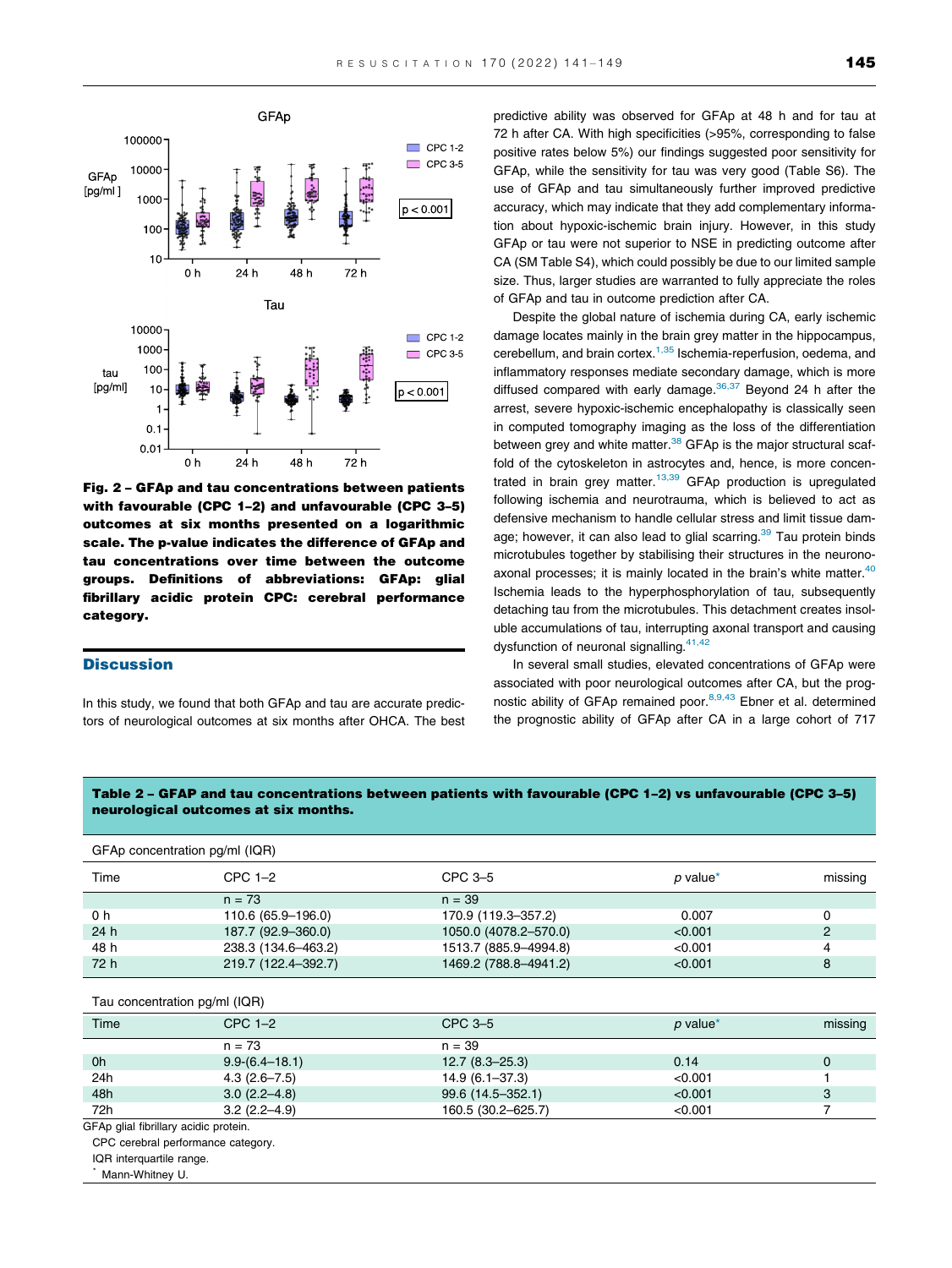<span id="page-5-0"></span>

Fig. 3 – Receiver operating characteristic curves and areas under the curves (AUROC) for concentrations of GFAp and tau on ICU admission (0 h) and at 24, 48 and 72 h for prediction of favourable (CPC 1–2) vs unfavourable (CPC 3–5) outcomes six months after cardiac arrest. Definitions of abbreviations: 95% CI: 95% confidence interval ROC: receiver operating characteristic AUROC: area under the receiving operating characteristic curve GFAp: glial fibrillary acidic protein.

#### Table 3 – Increase in the prognostic value of the logistic regression model when GFAp and tau concentrations at different time points are added to the model.

|                | AUROC (95 % CI)     |                        |      |                                   |      |
|----------------|---------------------|------------------------|------|-----------------------------------|------|
| Time           | Baseline* + NSE     | Baseline* + NSE + GFAp |      | Baseline <sup>*</sup> + NSE + tau | ***  |
| 0 <sub>h</sub> | $0.86(0.79 - 0.93)$ | $0.87(0.80 - 0.94)$    | 0.41 | $0.87(0.81 - 0.94)$               | 0.31 |
| 24 h           | $0.89(0.82 - 0.95)$ | $0.91(0.85 - 0.97)$    | 0.07 | $0.90(0.85 - 0.96)$               | 0.18 |
| 48 h           | $0.94(0.88 - 0.99)$ | $0.94(0.89 - 0.99)$    | 0.51 | $0.98(0.97-1.00)$                 | 0.05 |
| 72 h           | $0.94(0.89 - 0.99)$ | $0.94(0.89 - 0.99)$    | 0.52 | $0.99(0.98 - 1.00)$               | 0.03 |

AUROC area under the receiving operating characteristic curve.

95% CI 95% confidence interval.

NSE neuron specific enolase.

GFAp glial fibrillary acidic protein.

Baseline model including patient age, time to return of spontaneous circulation, and bystander resuscitation.

significance of the difference between AUROCs of baseline + NSE and baseline + NSE + GFAp.

significance of the difference between AUROCs of baseline + NSE and baseline + NSE + tau.

patients from the Targeted Temperature Management (TTM) trial[.44,45](#page-8-0) The predictive ability of GFAp at 48 h after the arrest appeared good (AUROC 0.88), but at high specificities (>95%), GFAp showed only moderate sensitivity (50% or less). Additionally, GFAp appeared to be more accurate in predicting the neurological outcome compared with NSE at 24, 48, and 72 h after CA. The present study showed similar predictive accuracy for GFAp (AUROC of 0.91 and a sensitivity of 39%), but GFAp was not superior to NSE and did not increase the predictive accuracy when combined with clinical factors and NSE. In the TTM cohort, the overall median GFAp concentrations were lower than those in the present study with a cutoff at 48 h of 142 pg/ml (95% specificity), a difference that may be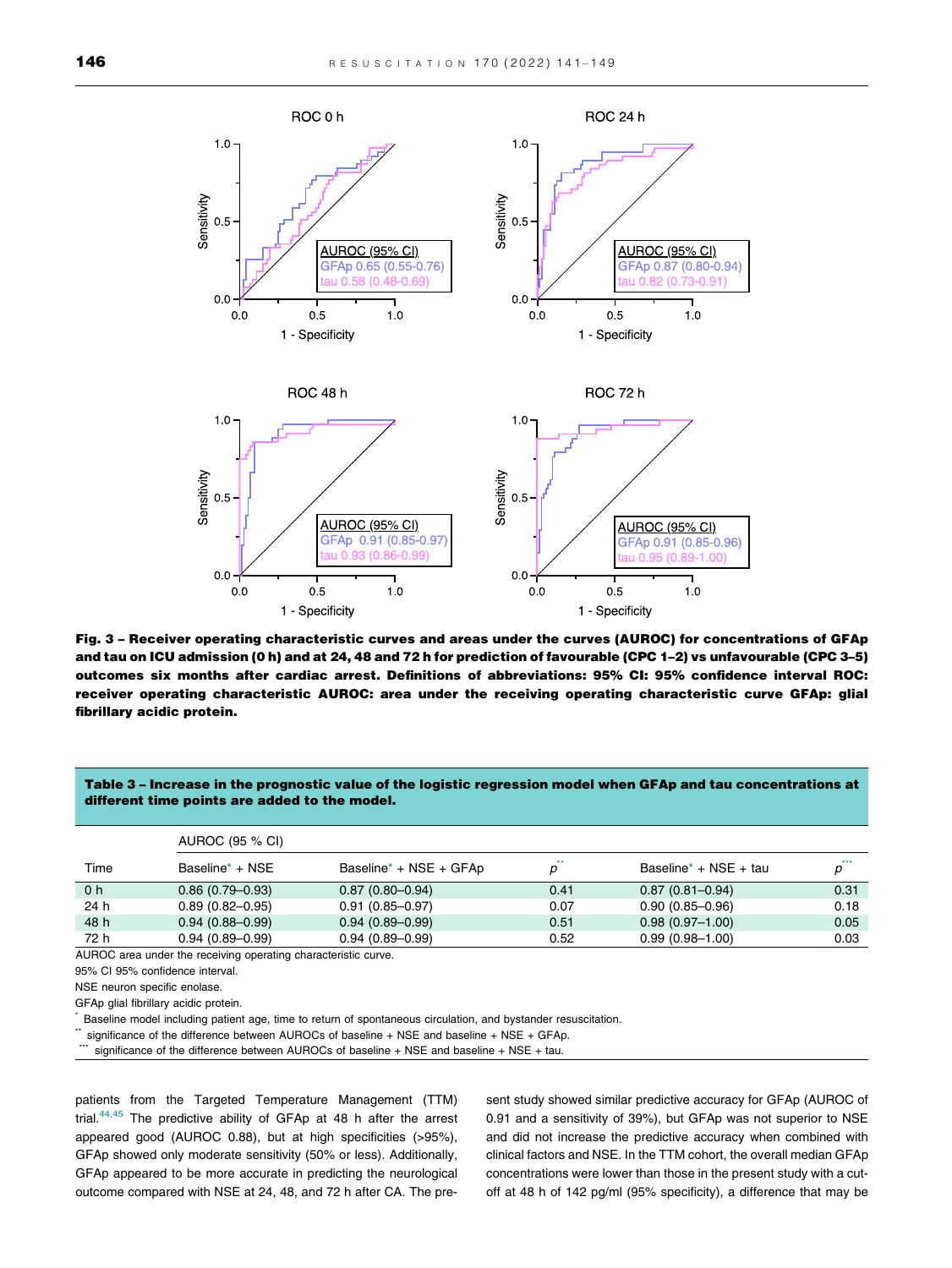explained by the disparate analysis methods employed and the distinct study populations included.

Thus far, there is only one large study that focused on tau after CA; the other two are small pilot studies.<sup>[18,21,46](#page-7-0)</sup> Mattson et al. studied tau in the TTM trial cohort and found that tau had a higher accuracy in predicting neurological outcome compared with NSE at 48 and 72 h after the arrest, with the best accuracy recorded at 72 h. $^{21}$  In their study, the cutoff value obtaining 95% specificity at 72 h was 7.9 ng/l with a good sensitivity of 71%, which is in line with our corresponding cutoff (7.75 pg/ml, sensitivity 88%). In our study the AUROC values of tau were greater than the AUROC values of NSE at 48 and 72 h (Table S4), but the differences were not statistically significant. However, the prognostic model with clinical factors and NSE significantly improved after the addition of tau at 48 and 72 h ([Table 3\)](#page-5-0). With an apparent half-life of about 10 h, the kinetics of tau is different from that of NSE with a half-life of 24–48 h. $21,39$  We noticed an initial peak (at 0 h) in median tau concentrations in both outcomes but in later samples the concentrations diverged substantially. The initial peak could be a result of the ischemic phase during the arrest, while the later increase in tau concentrations in the unfavourable outcome group could be attributed to secondary damage mechanisms. $41$  A similar twophased tau release has been noted previously.<sup>18,46</sup> Most likely, the initial release of tau does not indicate poor prognosis. Considering tau kinetics, it could be more useful with serial measurements than at single timepoints.

When determining the feasibility of biomarkers as prognostic tools, high specificity for poor outcome is the priority consideration. However, for a relevant marker, moderate sensitivity is also required. Tau retained good sensitivity with high specificities, and the low tau concentration beyond 48 h after the arrest suggested a favourable outcome. Prognostic accuracy appeared good individually and improved when both markers were used in combination. Thus, we consider GFAp and tau as promising markers in outcome prediction after CA. However, we recently studied neurofilament light (NfL) in the same cohort and found it even more promising after CA with an AUROC of 0.98 at 24, 48, and 72  $h<sup>47</sup>$  $h<sup>47</sup>$  $h<sup>47</sup>$  The high performance of NfL was also noted in the TTM trial cohort.<sup>48,49</sup> Currently, a clinically validated highly sensitive method exists for Nfl in a handful of countries, whereas such is not available for GFAp and tau. $50$  For GFAp, however, the point-of-care testing has been approved for research purposes (through Abbott i-STAT).<sup>51</sup>

Our study has several strengths. The trial was conducted in multiple centres and the patients were treated according to the current guidelines, including targeted temperature management either with 33 or 36  $\degree$ C. We used an ultrasensitive method in the analysis of the biomarkers.<sup>[25](#page-8-0)</sup> Our cohort of OHCA patients is rather homogenous, which limits the bias caused by differences in baseline factors but also complicates the generalisation of the results. The major limitation of our study is the small sample size, which exposes our results to type II error. Additionally, the blood samples were collected during the trial, but the trial was not primarily designed for the analysis of the studied markers, which could have reflected the timing of the sampling. The frozen plasma samples were stored up to 3.5 years before the biomarker analysis. Plasma GFAp and tau are shown to be stable after repeated freeze–thaw cycles, which is likely correlated with long-term storage stability. $50$  In a study by Chiu et al. the plasma samples of tau were found to be moderately degraded after 5.4 years of storage at  $-80$  °C, but the degradation did not affect the utility of tau to differentiate patients with cognitive impairment disorders from healthy controls.<sup>[52](#page-8-0)</sup> We used a different method for tau analysis from that was used in the study by Chiu et al. Furthermore, we found no difference in the prognostic ability of tau between the patients recruited during the first half of the trial and with those recruited during the second half of the trial (results not shown). Thus, we believe that the stability of tau is not an issue in our study.

#### **Conclusions**

Both GFAp and tau performed well in predicting the neurological outcomes after OHCA, but whether they are superior to NSE cannot be concluded based on our study. The combination of both GFAp and tau yielded increased prognostic accuracy compared with either of them alone.

#### CRediT authorship contribution statement

Humaloja Jaana: Methodology, Validation, Formal analysis, Data curation, Writing – original draft, Writing – review & editing, Visualization. Lähde Marika: Investigation, Writing – review & editing. J. Ashton Nicholas: Methodology, Formal analysis, Investigation. Reinikainen Matti: Conceptualization, Methodology, Resources, Writing – original draft, Supervision. Hästbacka Johanna: Conceptualization, Methodology, Writing – review & editing. Jakkula Pekka: Conceptualization, Methodology, Investigation, Data curation. Friberg Hans: Methodology, Writing – review & editing. Cronberg Tobias: Methodology, Writing – review & editing. Pettilä Ville: Conceptualization, Methodology, Resources. Blennow Kaj: Methodology, Writing – review & editing. Zetterberg Henrik: Conceptualization, Methodology, Writing – review & editing. B. Skrifvars Markus: Conceptualization, Methodology, Resources, Writing – original draft, Writing – review & editing, Supervision.

#### Declaration of Competing Interest

J. Humaloja, M.L., N.J.A, M.R., J. Hästbacka, P.J., H.F., T.C. and V.P. have nothing to disclose. M.B.S. has received a lecture fee and a travel grant from BARD Medical (Ireland and South Korea, not related to this study). H.Z. has served at scientific advisory boards and/or as a consultant for AbbVie, Alector, Eisai, Denali, Roche Diagnostics, Wave, Samumed, Siemens Healthineers, Pinteon Therapeutics, Nervgen, AZTherapies, CogRx and Red Abbey Labs; has given lectures in symposia sponsored by Cellectricon, Fujirebio, Alzecure and Biogen; and is a co-founder of Brain Biomarker Solutions in Gothenburg AB (BBS), which is a part of the GU Ventures Incubator Program (outside submitted work). KB has served as a consultant at advisory boards or at data-monitoring committees for Abcam, Axon, Biogen JOMDD/Shimadzu, Julius Clinical, Lilly, MagQu, Novartis, Prothena, Roche Diagnostics and Siemens Healthineers and is a co-founder of Brain Biomarker Solutions in Gothenburg AB (BBS), which is a part of the GU Ventures Incubator Program, all unrelated to the work presented in this paper.

#### Acknowledgments

Our thanks go to the COMACARE study groups for carrying out the trial in the field.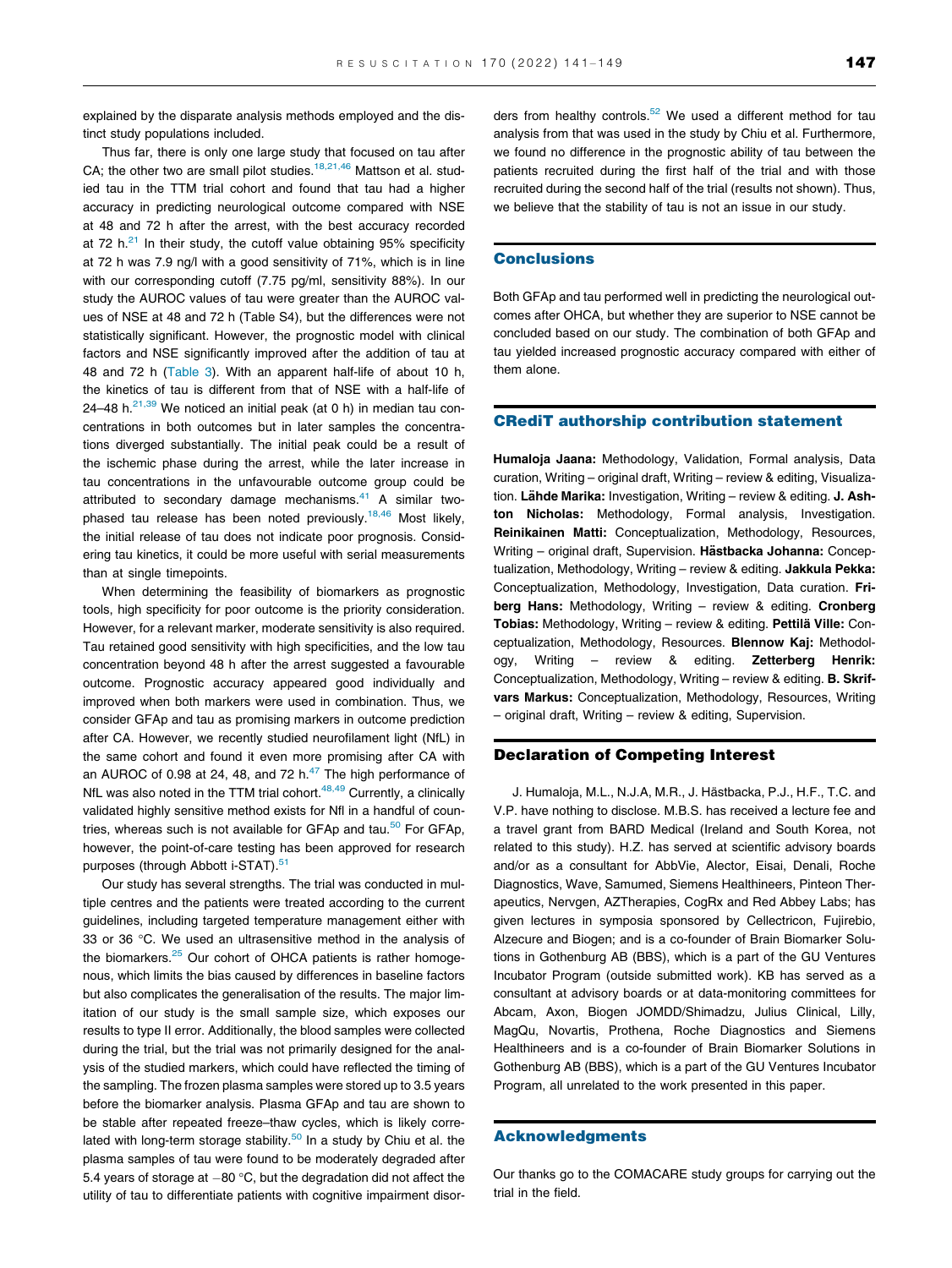<span id="page-7-0"></span>Sources of Funding: Jaana Humaloja has received an unrestricted personal research grant in 2020 and 2021 from Finska Läkaresällskapet. Henrik Zetterberg is a Wallenberg Scholar supported by grants from the Swedish Research Council (#2018- 02532), the European Research Council (#681712), the Swedish State Support for Clinical Research (#ALFGBG-720931), the Alzheimer Drug Discovery Foundation (ADDF), USA (#201809-2016862), the AD Strategic Fund and the Alzheimer's Association (#ADSF-21-831376-C, #ADSF-21-831381-C and #ADSF-21-831377-C), the Olav Thon Foundation, the Erling-Persson Family Foundation, Stiftelsen för Gamla Tjänarinnor, Hjärnfonden, Sweden (#FO2019-0228), the European Union's Horizon 2020 research and innovation programme under the Marie Skłodowska-Curie Grant Agreement #860197 (MIRIADE) and the UK Dementia Research Institute at UCL. Kaj Blennow is supported by the Swedish Research Council (#2017-00915), the Alzheimer Drug Discovery Foundation (ADDF), USA (#RDAPB-201809-2016615), the Swedish Alzheimer Foundation (#AF-742881), Hjärnfonden, Sweden (#FO2017-0243), the Swedish state under the agreement between the Swedish government and the County Councils, the ALF-agreement (#ALFGBG-715986), the European Union Joint Program for Neurodegenerative Disorders (JPND2019-466-236), the National Institute of Health (NIH), USA, (Grant #1R01AG068398-01) and the Alzheimer's Association 2021 Zenith Award (ZEN-21-848495). M.B.S. has received numerous unrestricted non-commercial research grants (Finska Läkareskällskapet, Sigrid Juselius Stiftelse, Medicinska Understödföreningen Liv och Hälsa, Helsinki University research grant, Govermental research funding (VTR), Svenska Kulturfonden, Perklen Stiftelse).

The sponsors had no role in the study design, data collection and analysis or in the manuscript preparation.

#### Appendix A. Supplementary material

Supplementary data to this article can be found online at [https://doi.](https://doi.org/10.1016/j.resuscitation.2021.11.033) [org/10.1016/j.resuscitation.2021.11.033](https://doi.org/10.1016/j.resuscitation.2021.11.033).

#### REFERENCES

- 1. Björklund E, Lindberg E, Rundgren M, Cronberg T, Friberg H, Englund E. Ischaemic brain damage after cardiac arrest and induced hypothermia–a systematic description of selective eosinophilic neuronal death. A neuropathologic study of 23 patients. Resuscitation 2014;85:527–32. [https://doi.org/10.1016/J.](https://doi.org/10.1016/J.RESUSCITATION.2013.11.022) [RESUSCITATION.2013.11.022.](https://doi.org/10.1016/J.RESUSCITATION.2013.11.022)
- 2. Lu-Emerson C, Khot S. Neurological sequelae of hypoxic-ischemic brain injury. NeuroRehabilitation 2010;26:35–45. [https://doi.org/](https://doi.org/10.3233/NRE-2010-0534) [10.3233/NRE-2010-0534](https://doi.org/10.3233/NRE-2010-0534).
- 3. Nolan JP, Sandroni C, Böttiger BW, et al. European Resuscitation Council and European Society of Intensive Care Medicine Guidelines 2021: Post-resuscitation care. Resuscitation 2021;161:220–69. <https://doi.org/10.1016/J.RESUSCITATION.2021.02.012>.
- 4. Callaway CW, Donnino MW, Fink EL, et al. Part 8: Post-Cardiac Arrest Care. Circulation 2015;132:S465–82. [https://doi.org/10.1161/](https://doi.org/10.1161/CIR.0000000000000262) [CIR.0000000000000262.](https://doi.org/10.1161/CIR.0000000000000262)
- 5. Wang CH, Chang WT, Su KI, et al. Neuroprognostic accuracy of blood biomarkers for post-cardiac arrest patients: A systematic review and meta-analysis. Resuscitation 2020;148:108–17. [https://](https://doi.org/10.1016/j.resuscitation.2020.01.006) [doi.org/10.1016/j.resuscitation.2020.01.006.](https://doi.org/10.1016/j.resuscitation.2020.01.006)
- 6. Metting Z, Wilczak N, Rodiger LA, Schaaf JM, van der Naalt J. GFAP and S100B in the acute phase of mild traumatic brain injury. Neurology 2012;78:1428–33. [https://doi.org/10.1212/](https://doi.org/10.1212/WNL.0b013e318253d5c7) [WNL.0b013e318253d5c7](https://doi.org/10.1212/WNL.0b013e318253d5c7).
- 7. Vos PE, Jacobs B, Andriessen TMJC, et al. GFAP and S100B are biomarkers of traumatic brain injury: An observational cohort study. Neurology 2010;75:1786–93. [https://doi.org/10.1212/](https://doi.org/10.1212/WNL.0b013e3181fd62d2) [WNL.0b013e3181fd62d2](https://doi.org/10.1212/WNL.0b013e3181fd62d2).
- 8. Larsson IM, Wallin E, Kristofferzon ML, Niessner M, Zetterberg H, Rubertsson S. Post-cardiac arrest serum levels of glial fibrillary acidic protein for predicting neurological outcome. Resuscitation 2014;85: 1654–61. [https://doi.org/10.1016/j.resuscitation.2014.09.007.](https://doi.org/10.1016/j.resuscitation.2014.09.007)
- 9. Kaneko T, Kasaoka S, Miyauchi T, et al. Serum glial fibrillary acidic protein as a predictive biomarker of neurological outcome after cardiac arrest. Resuscitation 2009;80:790–4. [https://doi.org/10.1016/](https://doi.org/10.1016/j.resuscitation.2009.04.003) [j.resuscitation.2009.04.003.](https://doi.org/10.1016/j.resuscitation.2009.04.003)
- 10. Katsanos AH, Makris K, Stefani D, et al. Plasma Glial Fibrillary Acidic Protein in the Differential Diagnosis of Intracerebral Hemorrhage. Stroke 2017;48:2586–8. [https://doi.org/10.1161/](https://doi.org/10.1161/STROKEAHA.117.018409) [STROKEAHA.117.018409.](https://doi.org/10.1161/STROKEAHA.117.018409)
- 11. Vos PE, van Gils M, Beems T, Zimmerman C, Verbeek MM. Increased GFAP and S100B but not NSE serum levels after subarachnoid haemorrhage are associated with clinical severity. Eur J Neurol 2006;13:632–8. [https://doi.org/10.1111/j.1468-](https://doi.org/10.1111/j.1468-1331.2006.01332.x) [1331.2006.01332.x.](https://doi.org/10.1111/j.1468-1331.2006.01332.x)
- 12. Vos PE, Lamers KJB, Hendriks JCM, et al. Glial and neuronal proteins in serum predict outcome after severe traumatic brain injury. Neurology 2004;62:1303–10. [https://doi.org/10.1212/01.](https://doi.org/10.1212/01.WNL.0000120550.00643.DC) [WNL.0000120550.00643.DC.](https://doi.org/10.1212/01.WNL.0000120550.00643.DC)
- 13. Hol EM, Pekny M. Glial fibrillary acidic protein (GFAP) and the astrocyte intermediate filament system in diseases of the central nervous system. Curr Opin Cell Biol 2015;32:121–30. [https://doi.org/](https://doi.org/10.1016/j.ceb.2015.02.004) [10.1016/j.ceb.2015.02.004](https://doi.org/10.1016/j.ceb.2015.02.004).
- 14. Weingarten MD, Lockwood AH, Hwo SY, Kirschner MW. A protein factor essential for microtubule assembly. PNAS 1975;72:1858–62. [https://doi.org/10.1073/pnas.72.5.1858.](https://doi.org/10.1073/pnas.72.5.1858)
- 15. Williams DR. Tauopathies: Classification and clinical update on neurodegenerative diseases associated with microtubule-associated protein tau. Int Med J 2006;36:652–60. [https://doi.org/10.1111/](https://doi.org/10.1111/j.1445-5994.2006.01153.x) [j.1445-5994.2006.01153.x.](https://doi.org/10.1111/j.1445-5994.2006.01153.x)
- 16. Wunderlich MT, Lins H, Skalej M, Wallesch CW, Goertler M. Neuronspecific enolase and tau protein as neurobiochemical markers of neuronal damage are related to early clinical course and long-term outcome in acute ischemic stroke. Clin Neurol Neurosurg 2006;108:558–63. <https://doi.org/10.1016/j.clineuro.2005.12.006>.
- 17. Mörtberg E, Zetterberg H, Nordmark J, Blennow K, Rosengren L, Rubertsson S. S-100B is superior to NSE, BDNF and GFAP in predicting outcome of resuscitation from cardiac arrest with hypothermia treatment. Resuscitation 2011;82:26–31. [https://doi.](https://doi.org/10.1016/j.resuscitation.2010.10.011) [org/10.1016/j.resuscitation.2010.10.011.](https://doi.org/10.1016/j.resuscitation.2010.10.011)
- 18. Randall J, Mörtberg E, Provuncher GK, et al. Tau proteins in serum predict neurological outcome after hypoxic brain injury from cardiac arrest: Results of a pilot study. Resuscitation 2013;84:351–6. [https://](https://doi.org/10.1016/j.resuscitation.2012.07.027) [doi.org/10.1016/j.resuscitation.2012.07.027.](https://doi.org/10.1016/j.resuscitation.2012.07.027)
- 19. Blennow K, Hampel H, Weiner M, Zetterberg H. Cerebrospinal fluid and plasma biomarkers in Alzheimer disease. Nat Rev Neurol 2010;6:131–44. [https://doi.org/10.1038/nrneurol.2010.4.](https://doi.org/10.1038/nrneurol.2010.4)
- 20. Öst M, Nylén K, Csajbok L, et al. Initial CSF total tau correlates with 1-year outcome in patients with traumatic brain injury. Neurology 2006;67:1600–4. [https://doi.org/10.1212/01.](https://doi.org/10.1212/01.WNL.0000242732.06714.0F) [WNL.0000242732.06714.0F.](https://doi.org/10.1212/01.WNL.0000242732.06714.0F)
- 21. Mattsson N, Zetterberg H, Nielsen N, et al. Serum tau and neurological outcome in cardiac arrest. Ann Neurol 2017;82:665–75. [https://doi.org/10.1002/ana.25067.](https://doi.org/10.1002/ana.25067)
- 22. Jakkula P, Reinikainen M, Hästbacka J, et al. Targeting two different levels of both arterial carbon dioxide and arterial oxygen after cardiac arrest and resuscitation: a randomised pilot trial. Intensive Care Med 2018;44:2112–21. [https://doi.org/10.1007/s00134-018-5453-9.](https://doi.org/10.1007/s00134-018-5453-9)